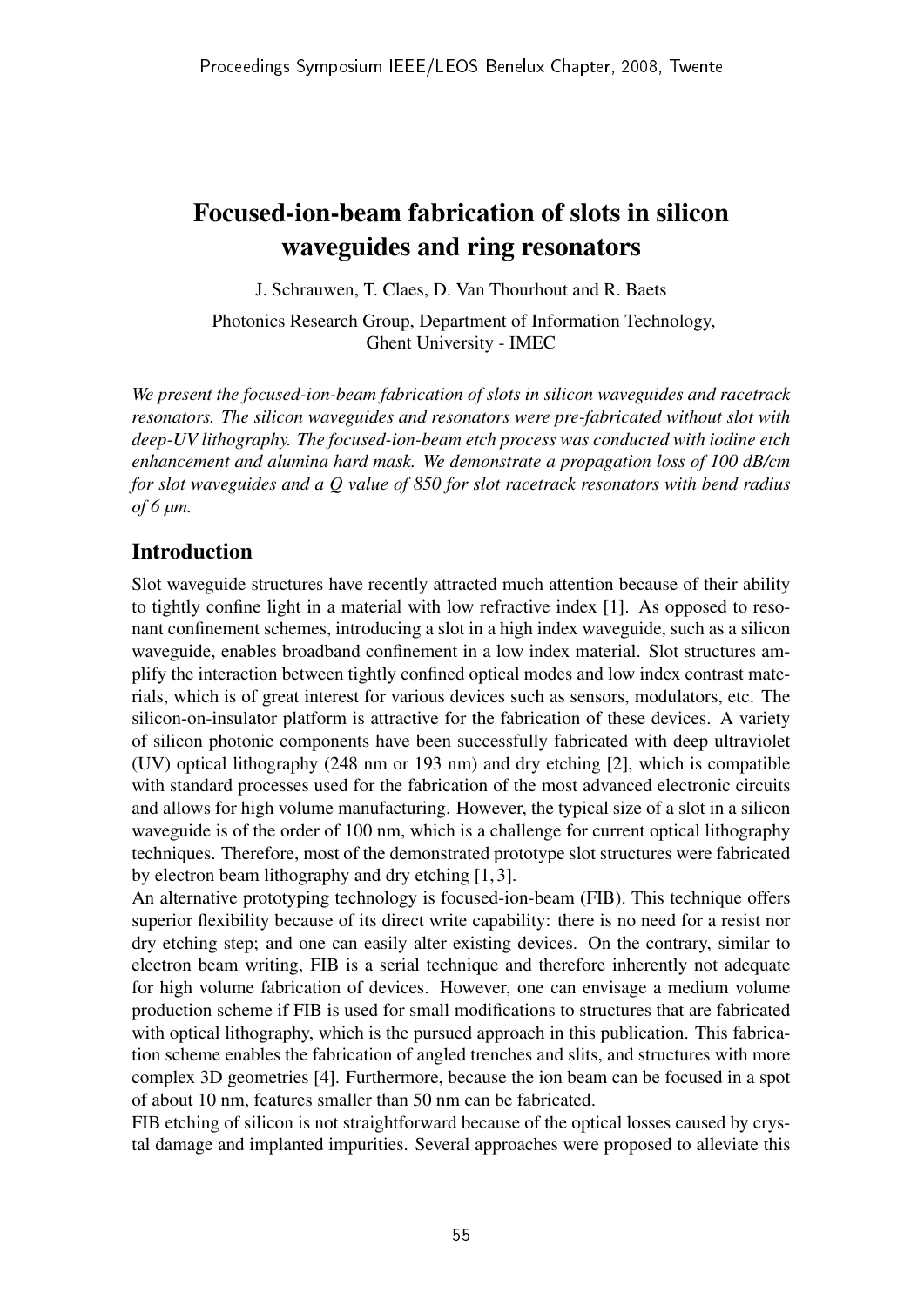hurdle. Furnace annealing at temperatures above 800°C reduces the losses due to evaporation and out-diffusion of impurities, and due to crystal regeneration [5]. However, such high temperatures are not compatible with metals, polymers and III-V semiconductors that are potentially present in finished devices. Therefore this approach can not be used for device modifications. An alternative approach is FIB etching in the presence of an etch rate enhancing chemical compound such as iodine [4]. By the presence of a thin layer of non-volatile etch products (mainly silicon-iodide species) the silicon is partly protected from the impinging ions; whereas the etch rate is increased by at least a factor of 10. After removal of the non-volatile etch products by baking at 300°C this process yields structures with relatively low optical losses. Due to the limited maximum temperature of the process it can be applied on most finished devices.

In this paper we first discuss the FIB fabrication of slots by iodine enhanced FIB etching in deep-UV pre-fabricated waveguides and racetrack resonators, then we present a measured propagation loss of 100 dB/cm for a straight slot waveguide and a Q value of 850 for a slot ring resonator with slot widths of respectively 90 and 120 nm.

# Fabrication with FIB

The slots were fabricated in a FEI Nova Nanolab 600, with a gallium focused ion beam current of 50 pA and acceleration voltage of 30 keV, corresponding to a beam size of about 30 nm. In previous work we have demonstrated relatively low loss devices with 90 nm slits and vertical sidewalls by using alumina as hard etch mask and iodine as selective etchant [4]. Similarly, an alumina layer of 50 nm was first deposited on the deep-UV fabricated waveguides. Due to the limited penetration depth of gallium ions this thickness is sufficient to protect the sample during ion imaging and alignment procedures. Furthermore the etch rate selectivity is sufficient (more than 10) to guarantee nearly vertical sidewalls of the etched slots. The slits were etched through alumina and silicon in one step using iodine etch enhancement. The width of the slit can be varied by adjusting the etch dose or by using a higher beam current and thus larger beam size. Since the bottom oxide is also etched by this process - albeit slower than silicon - the slot depth is also affected by this variation. After FIB etching the sample was baked on a hotplate in  $N_2$  for 2 h at 300°C to remove the non-volatile silicon-iodide layer [4].

Alignment of the etched slot on the existing waveguides and rings was performed by making ion microscopy images and visually overlaying the slots. The precision of this technique was limited because of the 12 bit digital scan generator in our machine. A higher magnification increases the alignment accuracy; but to be able to etch a slot in a racetrack resonator (with bend radius of 6 *µ*m and straight sections of 3 *µ*m) without stitching, a field of view of 25.6  $\mu$ m was chosen. The patterns were defined with a digital scan algorithm, with a dwell time of 400 ns and a pitch of 3 nm. To etch straight slots with a length of 30, 40 and 50 *µ*m a single stitch was used.

Figure 1(a) shows a cross-sectional micrograph of a 90 nm slot in a 500 nm wide waveguide (Pt was deposited in situ before cross-sectioning). This slot was etched in the presence of adsorbed iodine on the surface, in 170,000 passes, where each point is etched for 400 ns per pass. 90 nm was the thinnest slot we could obtain with a beam current of 50 pA and beam size of 30 nm. The same process was used to etch a slot in a 600 nm wide racetrack resonator, shown in Figure 1(b). However, in this case the number of passes was 275,000 (total etch time was about 2 min), which resulted in a slot width of about 120 nm.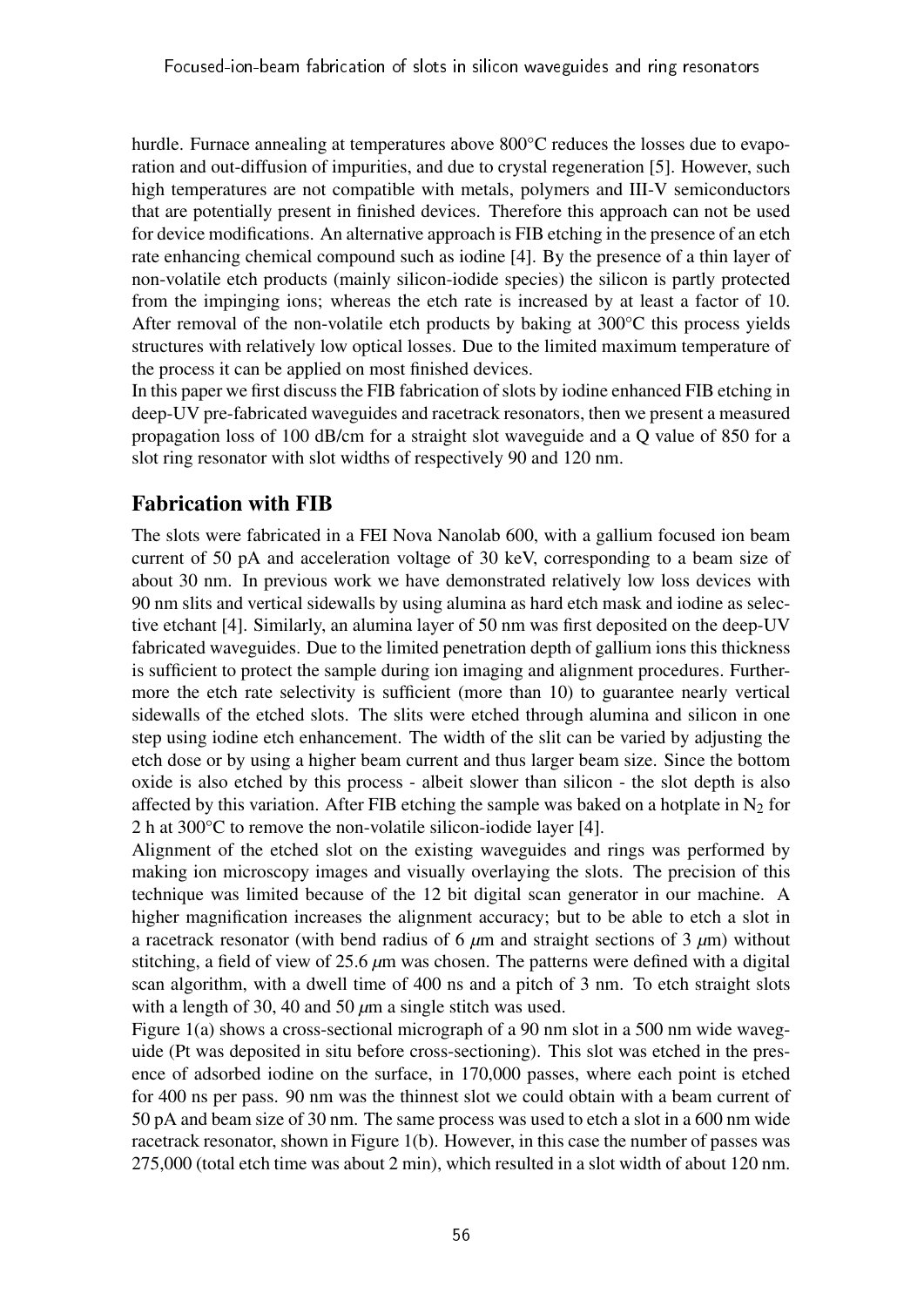

Figure 1: Cross-sectional micrograph (after Pt deposition) (a) and top view (b) of a FIB etched slot in waveguide and racetrack resonator.

## Measurement and discussion

The devices were characterized in a fiber-to-fiber transmission measurement. The setup consists of polarization controlled light from a tunable laser that is coupled in and out of tapered broad waveguides by near-vertically positioned fibers and grating couplers. A droplet of water was placed on top of the fabricated devices to provide an aqueous top cladding as the slots were designed for sensing applications in water.

The propagation losses of the straight slot waveguides were calculated by linear regression of the loss through device lengths from 10  $\mu$ m to 50  $\mu$ m, as displayed in Figure 2(Top). A distinction between slots up to 20 *µ*m and longer ones can be made: shorter slots were written in one field of view, longer ones were stitched once. The result is a propagation loss of 100 dB/cm, a coupling loss between waveguide and slot waveguide of 1.8 dB, and a stitch loss of 0.1 dB. These losses are not as low as previously reported for electron beam fabricated slot waveguides (about 10 dB/cm [3]). However, since FIB is a serial technique, the length of etched devices for prototyping purposes is not likely to exceed 100 *µ*m. This yields a 1 dB loss per device, which is acceptable. Furthermore, FIB can be used to etch slots in existing waveguides, which is difficult with resist-based methods such as electron beam lithography.

The normalized transmission spectrum of the fabricated slot racetrack resonator is displayed in Figure 2(Bottom). The dips in the spectrum clearly indicate resonance in the racetrack with bend radius of 6 *µ*m. A Q value of about 850 and an extinction ratio of 25 dB were measured around 1560 nm; suggesting that the device is operating near critical coupling. From simulations it can be expected that round trip losses for this ring are dominated by propagation losses, with smaller contributions from bend losses and mode mismatch between straight and bent sections. Although the Q value is likely to increase after high temperature annealing, the current process is attractive as rapid prototyping technique, e.g. for the design verification of high-sensitivity bio-sensors.

## Conclusion

We report the direct focused-ion-beam etching of slots in pre-fabricated waveguides and racetrack resonators, with the use of iodine etch enhancement. The experimentally measured propagation loss is 100 dB/cm for a 90 nm wide slot; the measured Q-factor for a